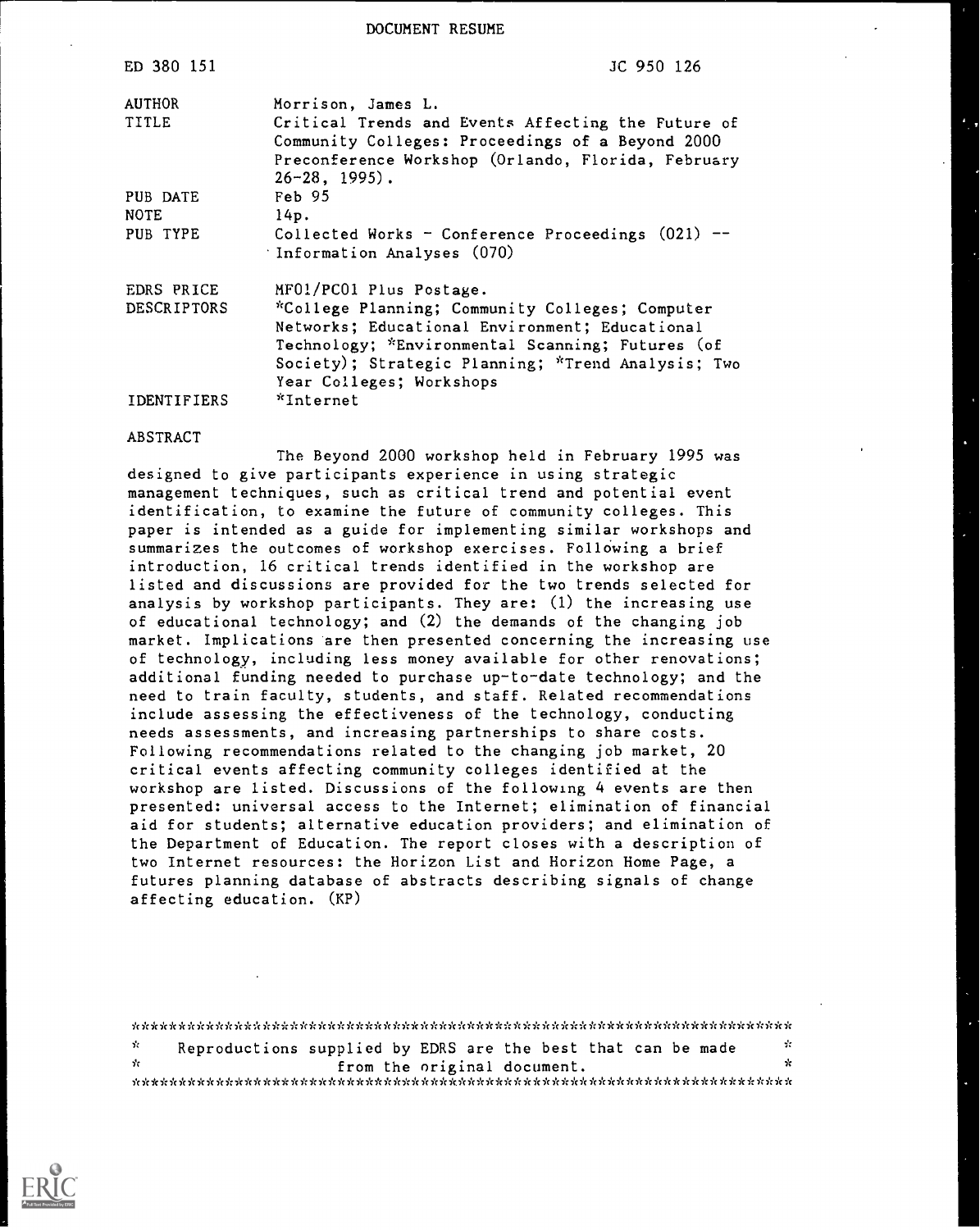# Critical Trends and Events Affecting the Future of Community<br>  $\frac{1}{8}$  Colleges<br>  $\frac{1}{8}$

# Proceedings of a Beyond 2000 Preconference Workshop

Beyond 2000: Visioning the Future of Community Colleges The 1995 Inaugural Futures Assembly February 26-28, 1995 Orlando, Florida

U S DEPARTMENT OF EDUCATION<br>Office of Educational Resource and Improvement<br>EDUCATIONAL RESOURCES INFORMATION CENTER (ERIC) This document has been reproduced as received from the person or organipation originating it

- 0 Minor changes have been made to
- improve reproduction quality
- Points of view or opinions stated in this document do not necessarily represent official OERI position or policy

PERMISSION TO REPRODUCE THIS MATERIAL HAS BEEN GRANTED BY

J. Morrison

TO THE EDUCATIONAL RESOURCES INFORMATION CENTER (ERIC)

James L. Morrison Professor of Educational Leadership Editor, On the Horizon CB 3500 Peabody Hall University of North Carolina at Chapel Hill Chapel Hill, NC 27599 919 962-2517 morrison@unc.edu

BEST COPY AVAILABLE

921 0Sb

 $\overline{c}$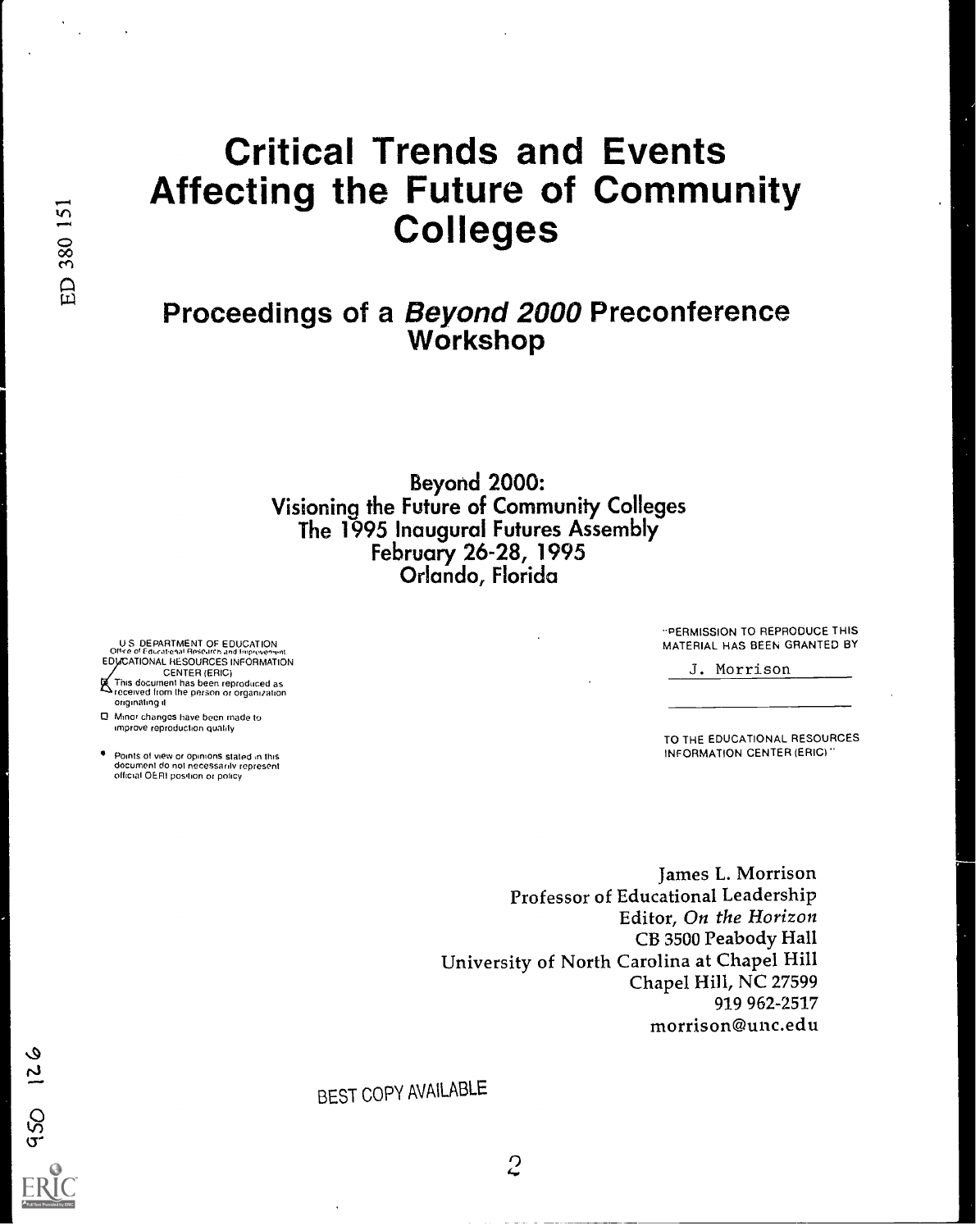# Critical Trends and Events Affecting the Future of Community Colleges

#### James L. Morrison University of North Carolina at Chapel Hill

We are being bombarded by tumultuous forces for change as we go into the 21st Century: Virtual classrooms, global communications, global economies, telecourses, distance learning, corporate classrooms, increased competition among social agencies for scarce resources, pressure for institutional mergers, state-wide program review and so on. In order to plan effectively in this environment, community college leaders must be able to anticipate new developments on their institutions and curricular programs.<sup>\*</sup>

The objective of the *Beyond 2000* pre-conference environmental scanning workshop was to assist participants to develop competency in establishing and maintaining an external analysis capability on their campuses. Although the description of how to do this is available in earlier publications (Morrison, 1992; Morrison & Mecca, 1989; Morrison, Renfro, and Boucher, 1984), the workshop offered an opportunity for participants to experience using several techniques (e.g. critical trend and potential event identification and forecasting events and their impacts) used in anticipatory strategic management. Moreover, the intent was that this experience would enable participants to replicate the workshop on their campuses.

This is a report of the proceedings of the Beyond 2000 workshop. It is intended to summarize the outcomes of exercises, put these exercises in context, so that you may use them as a guide in conjunction with the references cited above when you implement a similar workshop on your campus.

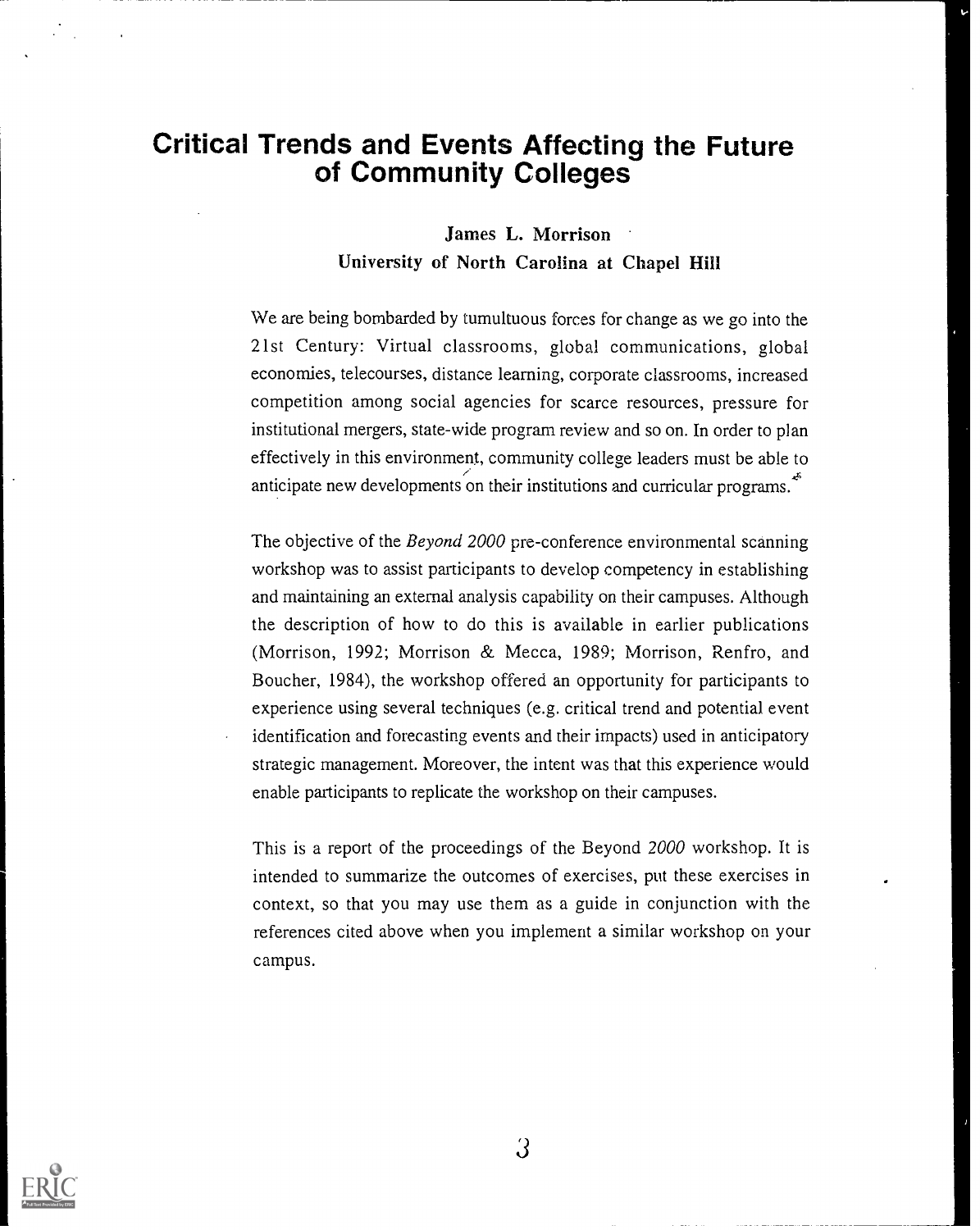# Trends

 $\sim$ 

Trends define the context within which organizations function. Therefore, it is important to identify critical trends, particularly those that are emerging, forecast their future direction, derive their implications for effective planning, and construct plans to take advantage of the opportunities they offer or ameliorate their consequences if they may negatively impact community college education. In trend identification, it is important to look widely in the social, technological, economic, environmental, and political sectors, locally, regionally, nationally, and internationally.

Therefore, the trend exercise focused on identifying critical trends that define the context within which community college education functions. Participants were formed into 6-8 person groups. Each group had the following tasks: identify critical trends, select the five most critical ones, select on of these and derive the implications of the trend if it materialized as they thought it might, and then recommend actions that community college leaders should consider in light of this analysis.

The list below includes the most critical trends (with duplications eliminated).

#### Critical Trends identified in the Workshop

- I. Increasing use technology
- 2. Expanded learning environment (at home, industry, school)
- 3. Shift to conservative government
- 4. Increasing numbers of underprepared students
- 5. Widening group of haves and have nots (in U.S., globally)
- 6. Increasing need for cooperation at all levels of education, business, and government
- 7. Increasing loss in high paying jobs
- 8. Increasing need for alternative systems of instructional delivery, scheduling, distance learning.
- 9. Declining resources for community college education

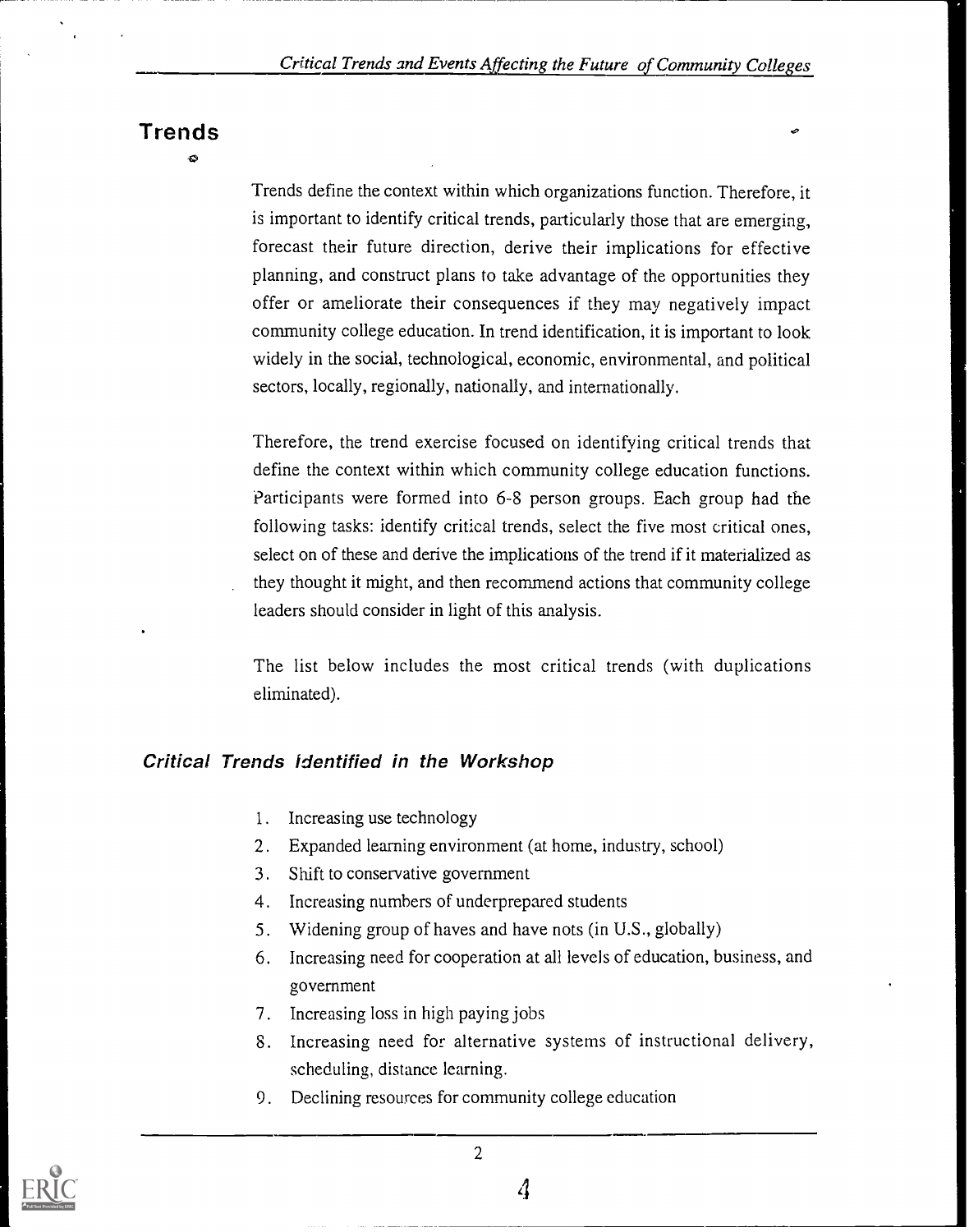- 10. Increasing diversity of the student population on campus
- 11. Increasing immigration
- 12. Changing public expectations
- 13. Increasing multi-sector mergers, collaborations, and partnerships.
- 14. Increasing questioning of the value of community colleges
- 15. Changing community college organizational structures
- 16. Increasing community college "boundaries"

# Trend Analysis

The trends selected for analysis, their implications, and recommendations as to what community college leaders can do are as follows (note: several groups focused on the implications of information/educational technology).

# 1. Increasing use of educational technology: implications and recommended actions

### Implications

- 1. Less money available for other building renovations/construction
- 2. Need for additional funding for up-to-date technology
- 3. Need to train faculty, students, staff in using the new technologies
- 4. Increasing numbers of students taking courses from many institutions (and corresponding need to articulate with an increasing number of institutions)
- 6. Implications for credentialing: will degrees from distance learning programs hold their value? Will degree holders be competent?
- 7. With less student-student/faculty student interaction, will social skills be lost? How will occupational training programs socialize occupational values?

# What should community college educators do?

- 1. Assess effectiveness of the technology
- 2. Conduct a cost-benefit analysis
- 3. Assess consumers' needs/wants
- 4. Analyze current delivery systems in light of new technologies



5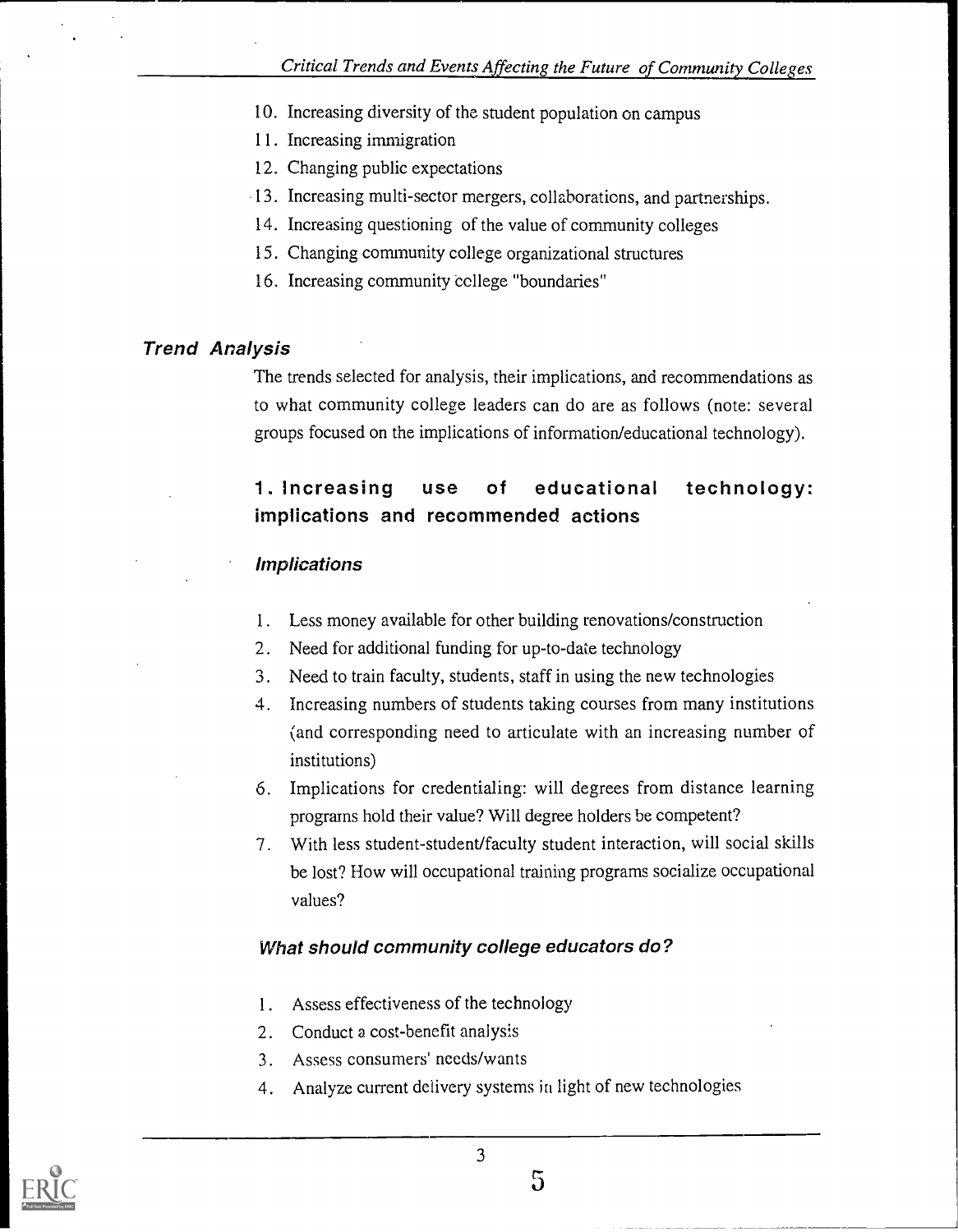- 5. Assess the extent to which faculty aware of or use information technology in their instruction
- 6. Plan and implement faculty development in the use of these technologies
- 7. Increase partnerships with industry and others to share resources
- 8. Educate funders (regents, legislators)
- 9. Reallocate resources
- 10. Work with architects when designing new buildings
- 11. Keep stakeholders abreast of information technology developments and their implications of instruction
- 12. Collaborate with developers

# 2. Changing job market demands: implications and recommended actions

- 1. Need to educate faculty, students, staff to understand these changes and their implications for the curriculum
- 2. Need to increase dialogue with employers
- 3. Need to employ technology in curricular programs
- 4. Need to explore alternative funding soarces
- 5. Need to focus on outcome measures

# Events

Events are unambiguous and confirmable; when they occur, the future is different. Event identification and analysis is critical in anticipatory organizational planning. The event exercise focused on the following tasks:

1. Identifying potential events that, if they occurred, would affect the future of community college education

- 2. Selecting the top five most critical events
- 3. Specifying the signals of each of the five most critical events

4. Forecasting the probability and the impact (both positive and negative) of one of these events ,

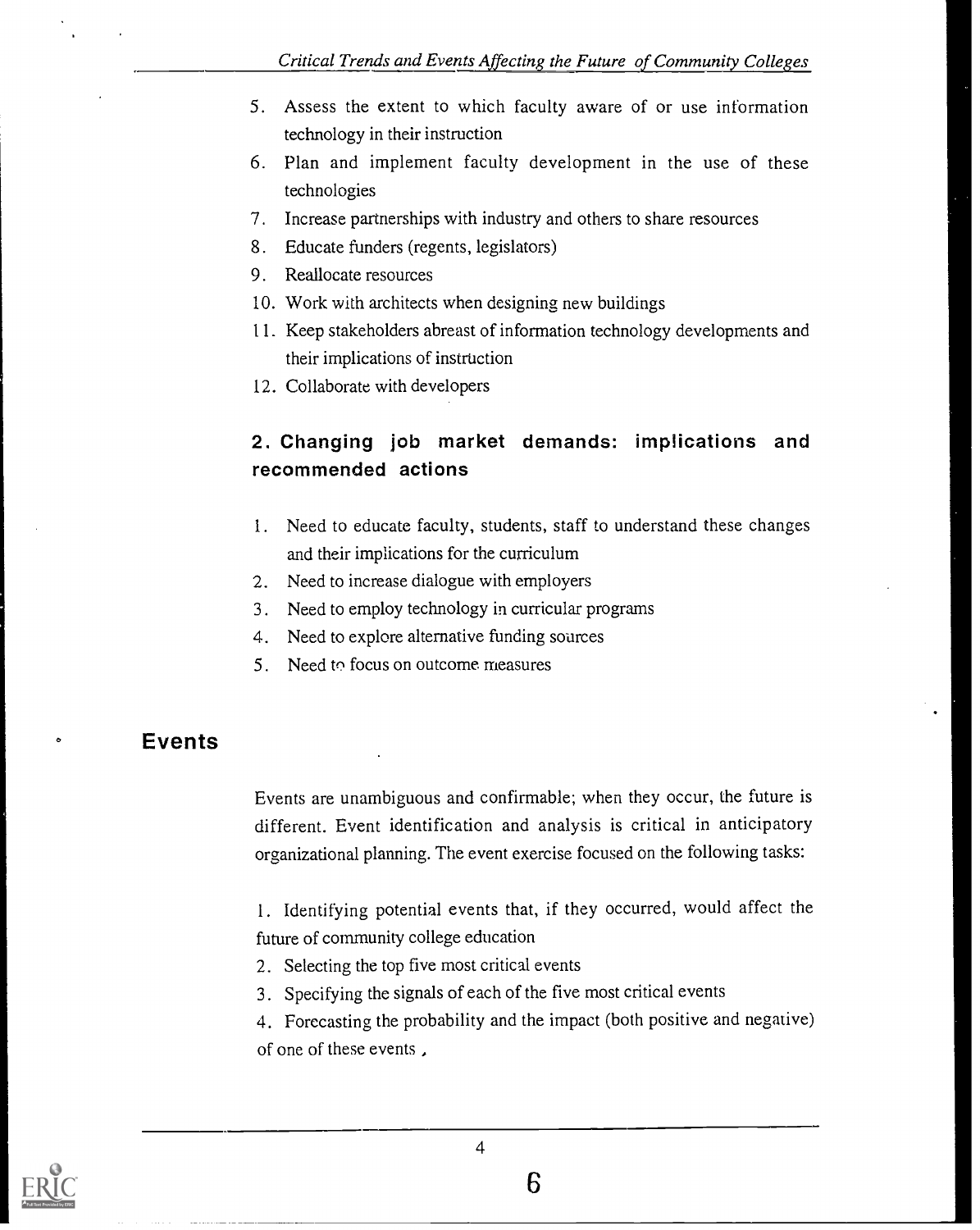5. Recommending actions for community college leaders in anticipation of this event

The most critical events and their signals are specified below:

- 1. Five states privatize public educational system
- 2. Balanced budget amendment passed
- 3. Voucher based EP funding mandated
- 4. Low-cost voice-activated computers available
- 5. Republicans achieve legislative dominance in 40 states
- 6. 80% of community college instructions view themselves as "guides on the side, not as sages on the stage"
- 7. Affirmative action eliminated
- 8. Every home, business, and educational organization is connected to the Internet.
- 9. Proprietary schools reach numerical parity with community colleges
- 10. Federal funding for education reduced 50%
- 11. Retirement age increased to age 70
- 12. Power PC/486 computers with 16 megabyte RAM cost below \$600
- 13. All education costs tax deductible
- 14. Educational credit for cable courses universally accepted
- 15. 15% increase in Federal taxes
- 16. 15% decrease in Federal taxes
- 17. 20% reduction in public funds for community colleges nationwide
- 18. Ten states fund selected occupational programs in proprietary schools.
- 19. Riots occur in New York, Chicago, and Los Angeles
- 20. Community colleges authorized to grant three-year BA degrees

A major point of this exercise is to focus attention of potential events that could affect the future of our organization. Therefore, the event statements need to be specific (i.e., "15% reduction in Federal taxes) as opposed to "Reduction in taxes." By making event statements concise, we can use them productively in estimating their probability and their impact. This was the focus of the probability/impact/implications exercise, described below.

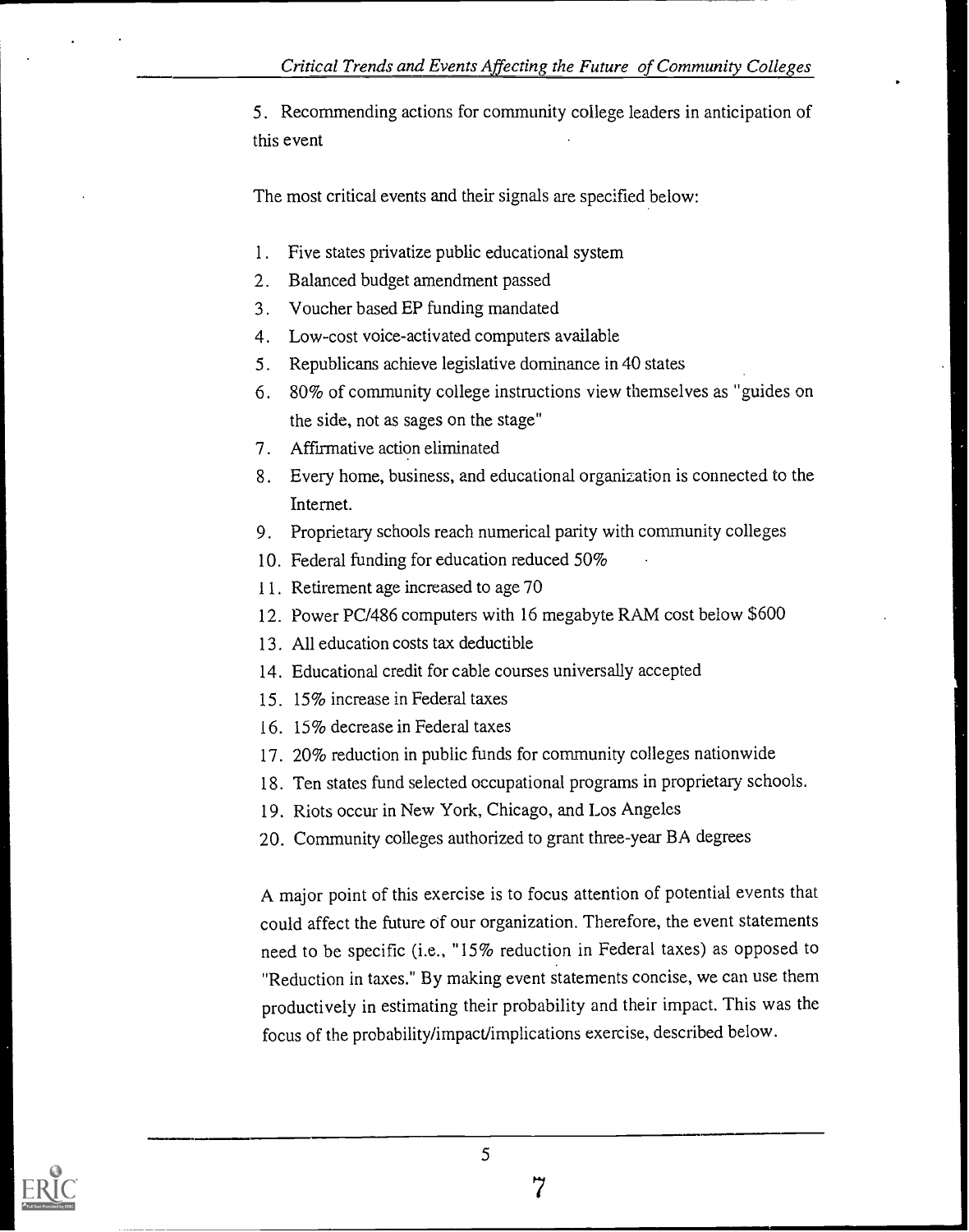#### Critical Trends and Events Affecting the Future of Community Colleges

Each group selected one event. Group members first independently estimated the probability of the event occurring within the planning time frame (typically 3, 5, or 10 years) and, if it did occur, its degree of positive an its degree of negative impact on community college education. The task was then as a group to get the reasoning out on the table for disparate forecasts. In essence, the group facilitator asked these questions: What is the reasoning behind a vote that the event is not likely to occur? What is the reasoning behind a vote that the event is highly likely? What is the reasoning behind the vote that the event, if it occurred, would be highly damaging to ommunity education; what is the reasoning behind the vote that if the event occurred, it would not damage community college education at all? And so on.

The events selected for analysis, their median probability (10 year time frame) after discussion, the degree of positive and negative impact, and the recommendations that follow from the analysis are recorded below.

#### Event Analysis

#### 1. Universal access to the Internet

#### **Signals**

- 1. Historical user growth
- 2. Decrease in cost of computers
- 3. Increase in services provided
- 4. Increase in business applications, and increase in wireless transmissions

#### Probability/Impact

Median probability: 90% Positive impact: strong to revolutionary Negative inipnt: middle to severe [privatization of education because of flexibility of Internet; loss or increase of students, depending on how community colleges react]



a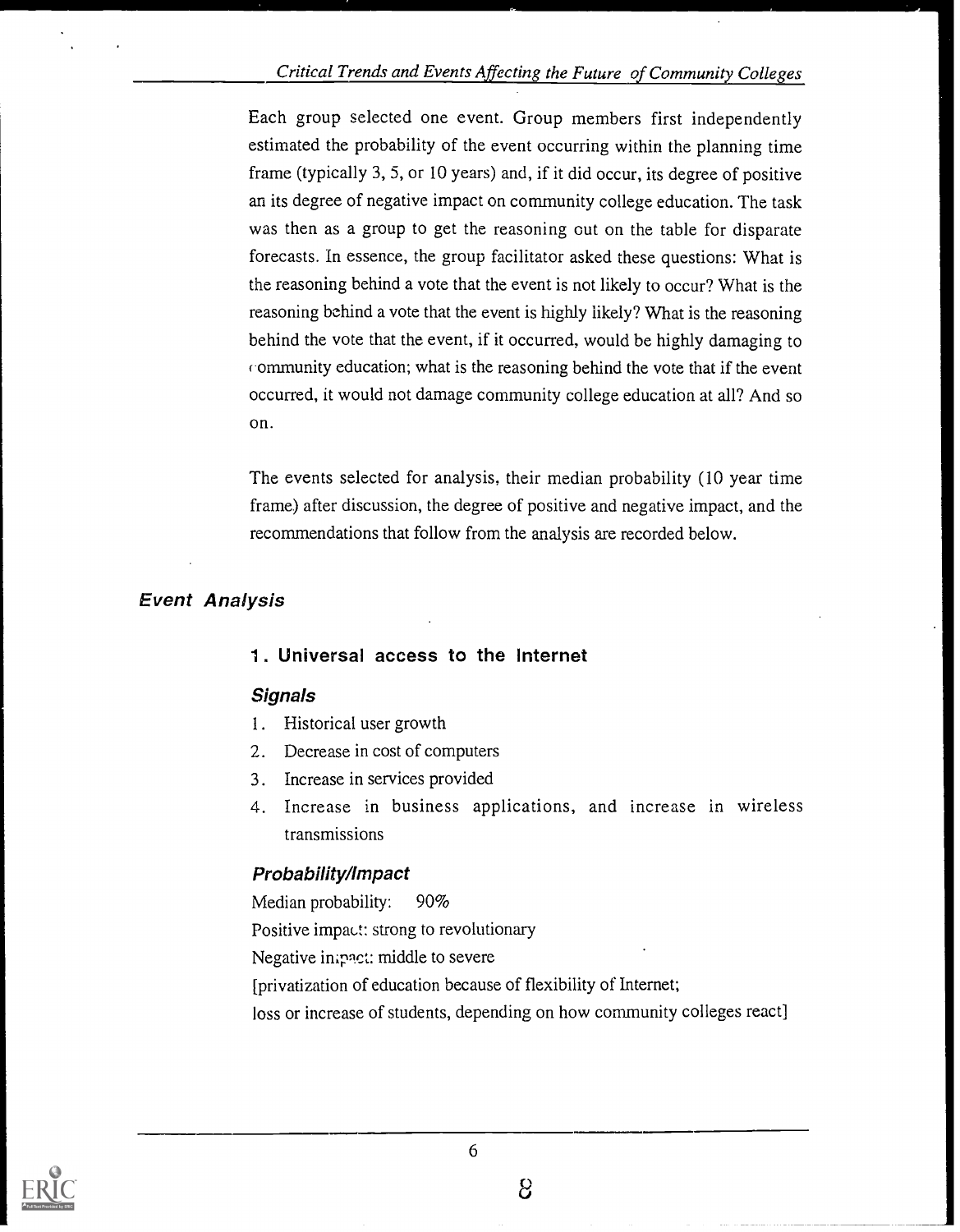#### Recomme,,ded actions

- 1. Conduct staff training
- 2. Work closely with businesses
- 3. Continue specializations we do well
- 4. Help facilitate access by providing resources to faculty, students, and staff

#### 2. Elimination of financial aid for students

#### **Signal**

Contract with America

#### Probability/Impact

Median probability: 50% Degree of positive impact: none Degree of negative impact: moderate to severe [reduction in enrollment; elimination of poor from the educational process]

#### Recommended actions

- 1. Forge more partnerships with industry , business and community
- 2. Increase emphasis on alternative funding
- 3. Become more politically active
- 4. Develop closer ties with alumni
- 5. Prepare for declining enrollments
- 6. Counsel with parents and students on funding for education.

#### 3. Alternate education providers

#### **Signals**

- 1. Mind extension university
- 2. Private services already being offered to students
- 3. Private companies developing in-house educational opportunities

#### Probability/Impact

Median Probability: 95% [No impact statements provided.]



9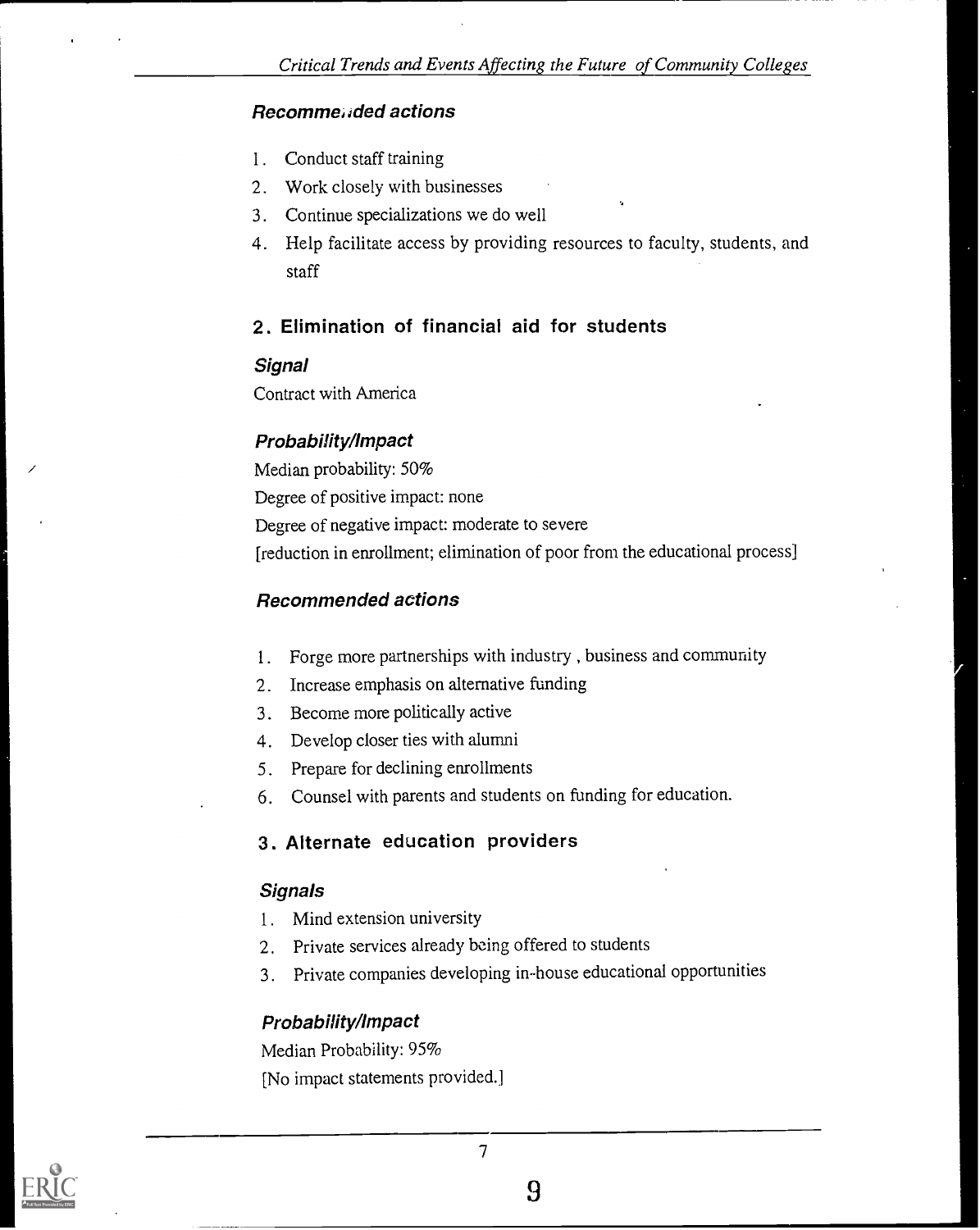#### Recommended actions

- 1. Create partnerships with providers by offering community college expertise, assessment and accreditation
- 2. Develop and provide alternative systems
- 3. Develop creative exchanges with educational providers (space, technology, faculty)
- 4. Decrease dependence on facilities
- 5. Redefine degrees and credits
- 6. Redefine where and when learning and work occur
- 7. Develop policies on student advisement.(what to take, what is appropriate from diverse educational deliverers)

#### 4. Elimination of DOE

#### **Signais**

Contract with America Perceived lack of value-added

#### Probability/impact

Median probability: 60%

Degree of positive impact: none Degree of negative impact: moderate to severe

#### Recommended actions

- 1. Create strong relationship with federal level legislators
- 2. Evaluate dollar impact

# **Discussion**

Establishing a comprehensive environmental scanning system on a campus to inform planning requires a good deal of time from everyone involved in the process. Fortunately, we can take advantage of the information highway and can share resources via Horizon List and Horizon Home Page. Horizon List offers the opportunity to respond to draft articles focusing on emerging trends and potential events (for example, I will insert these proceedings on



8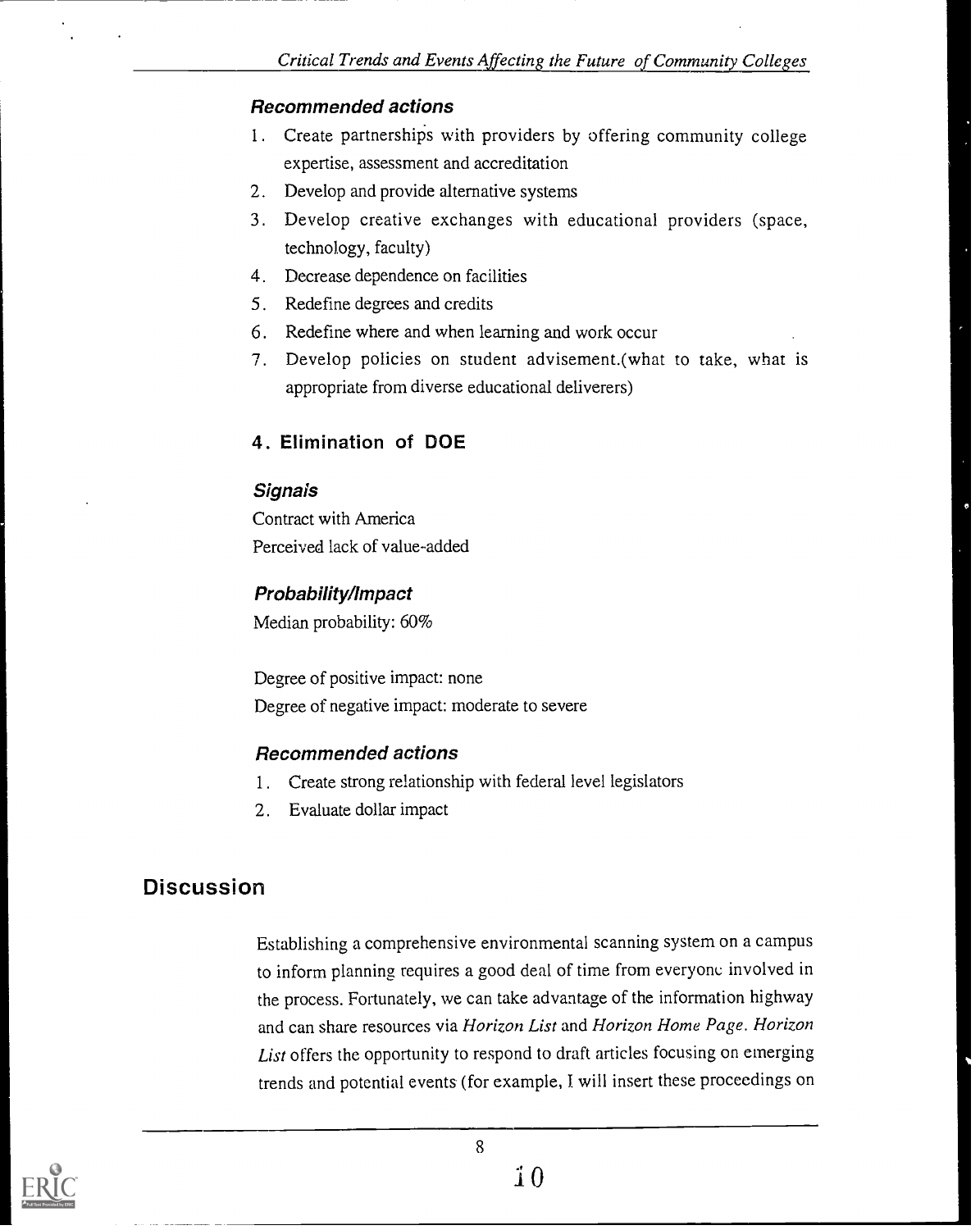#### Critical Trends and Events Affecting the Future of Community Colleges

the list for discussion when I get home). Horizon Home Page has a futures planning database of abstracts describing signals of change in the macroenvironment that can affect education; please review this section and please add to it. You may subscribe to Horizon List by sending the following message to listserve@unc.edu: subscribe horizon <yourfirstname> <yourlastname>. You may view and contribute to Horizon Home Page by turning your browser to the following URL address: http://sunsite.unc.edu/horizon.

To stimulate and focus discussion of the implications of emerging tends and potential events on your campus, recommend to the chair of your planning committee that she/he order a site license subscription to  $On$  the Horizon. View each issue of On the Horizon as a pump-primer to organizational planning. For example, the chair's cover letter to the first issue should urge planning committee members to consider how the content of particular items in the newsletter affect the institution and to write down their thoughts (or send them to the group via e-mail); their collective thoughts would be used to begin discussion at the next committee meeting.

Before the meeting, the chair could compose a questionnaire identifying those articles in On the Horizon that may affect either the organization as a whole or particular curricular programs. He/she should ask committee members to rank-order the most important ones, and follow this rank order for the discussion agenda.

As the committee becomes accustomed to this process, the chair should request members to send articles, notes, or commentary that they encounter in their reading and at conferences about potential developments that could affect the organization. They should use the structure of the newsletter: send information about signals of change in the STEEP (i.e., social, technological, economic, environmental, and political) categories, particularly on the local and regional levels (On the Horizon tends to focus on the national and international levels). The reason for using this structure is that developments in one sector affect developments in other sectors (i.e., a war in the Middle East affects fuel prices everywhere);

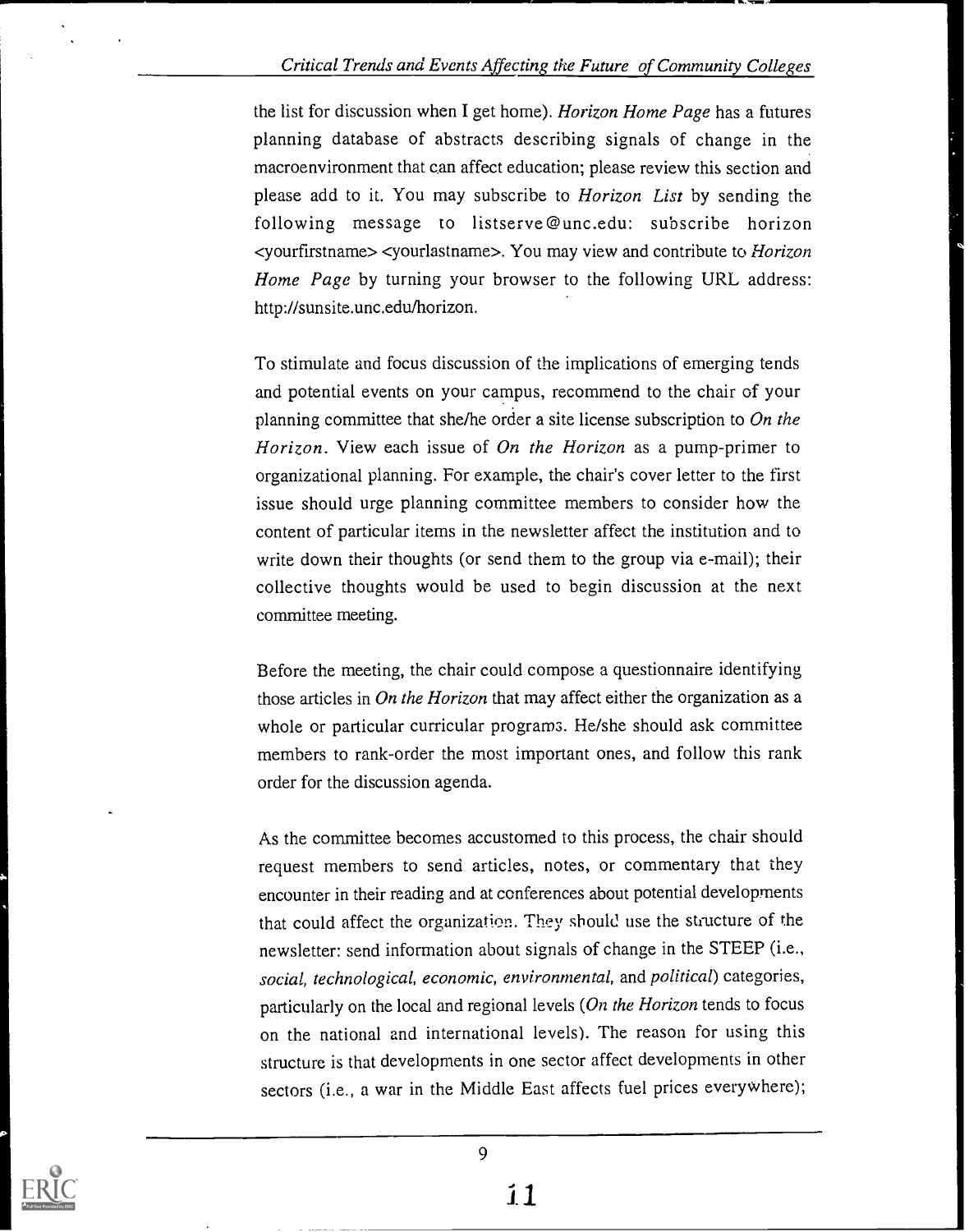therefore, in order to anticipate change, we need to look for developments that may have direct or indirect effects on the organization.

Committee members should examine sources for change in relevant variables (e.g., immigration, price of computers, mood of voters). What change is already taking place? Is there a movement upward or downward? What are the projections? What are the emerging trends (i.e., what combinations of data points—past trends, events, precursors suggest and support the early stages of a possible trend)? What external events, policies, or regulatory actions would affect or be affected by the projections? They should look for forecasts by experts, and append their own implications section to the emerging issues, critical trends, or potential developments when they send their information items.

The chair should summarize the articles and their implications in the cover letter when sending the next issue of On the Horizon, and include a questionnaire asking each committee member to rank the five most important items submitted by the committee or included in the newsletter.

The agenda for the planning meeting should include the top items. At the meeting, focused around these items, committee members should draw out the implications of the potential developments for ongoing organizational and program planning. They may want more information about a particular trend or potential event. In this case, enlist the aid o research staffer or librarian (who should be on the planning committee anyway).

Regularly circulating information about potential developments and asking committee members to think of their implications reinforces a futureoriented posture in our colleagues. They will begin to read, hear, and talk about this information not only as something intellectually interesting but as information they can use in practical organizational planning.

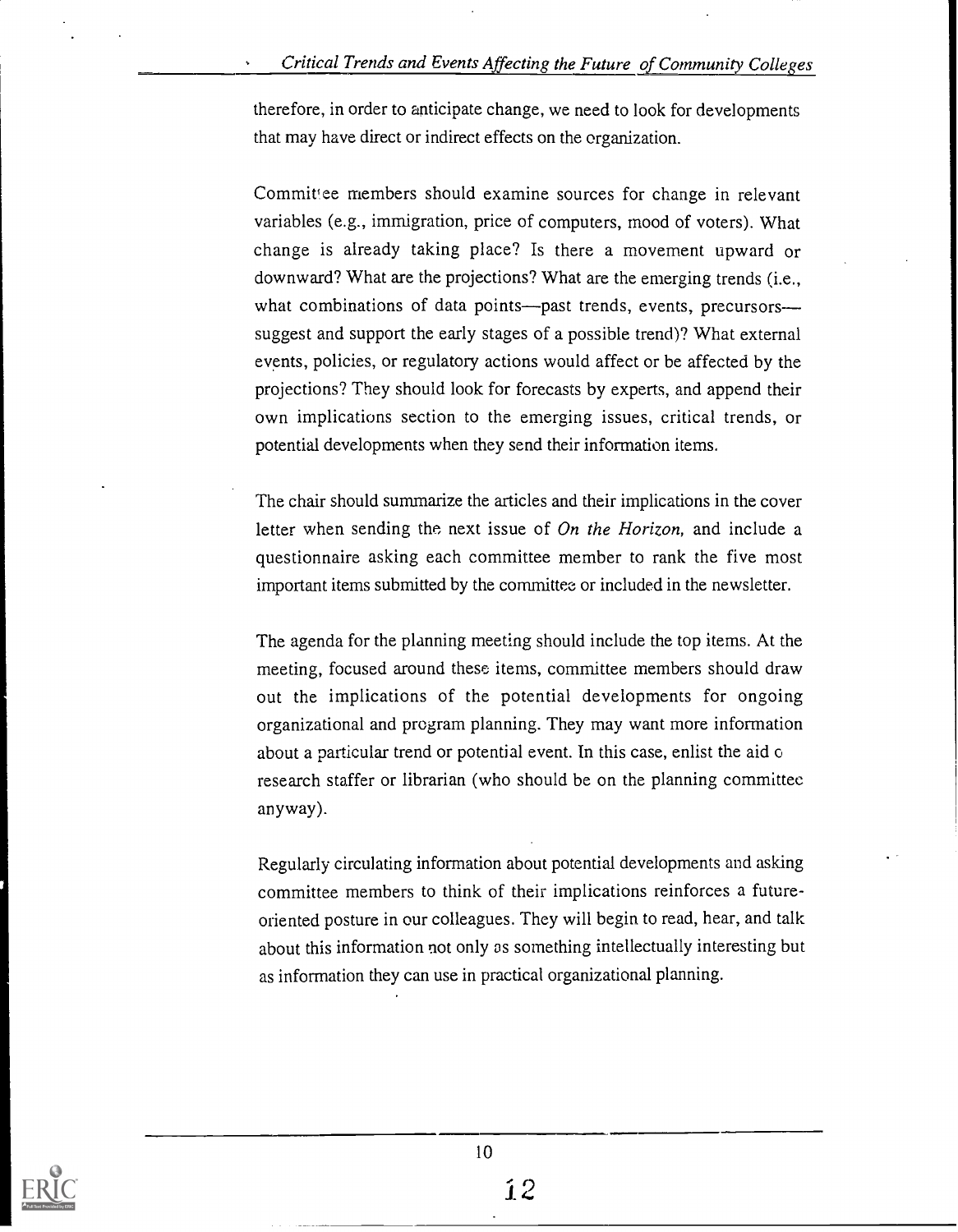# **Conclusion**

The preconference workshop was conducted in a restricted time frame. It was, however, sufficient to give you experience in using several basic approaches to transform information into strategic intelligence for your institution. This experience, in conjunction with the references sited earlier, should help you establish and maintain an environmental scanning capabiiity on your campus.

You have other resources available. One of the major reasons for publishing On the Horizon is to bring you and your colleagues the expertise and foresight of an exceptional and diverse editorial board. Our objective is to alert you to potential developments and emerging trends that may affect your organization so that you can plan for the future more effectively.

Horizon List and Horizon Home Page allow you to participate in and contribute to an on-going dialogue of signals of change in the external environment and their implications for the future of education. Please subscribe to Horizon List, browse Horizon Home Page, and enter into these important discussions with colleagues all over the world.

# References

Morrison, J. L. (1992). Environmental scanning. In M. A. Whitely, J. D. Porter, & R. H. Fenske (Eds.), The primer for institutional research (pp. 86-89). Tallahassee: The Association for Institutional Research.

Morrison, J. L. & Mecca, T. V. (1989). Managing uncertainty. In J. C. Smart (Ed.), Handbook of theory and research in higher education: Vol 5 (pp. 351-382). New York: Agathon.

Morrison, J. L., Renfro, W. L., & Boucher, W. I. (1984). Futures research and the strategic planning process: Implications for higher education (ASHE-ERIC Higher Education Report No. 9). Washington, DC: